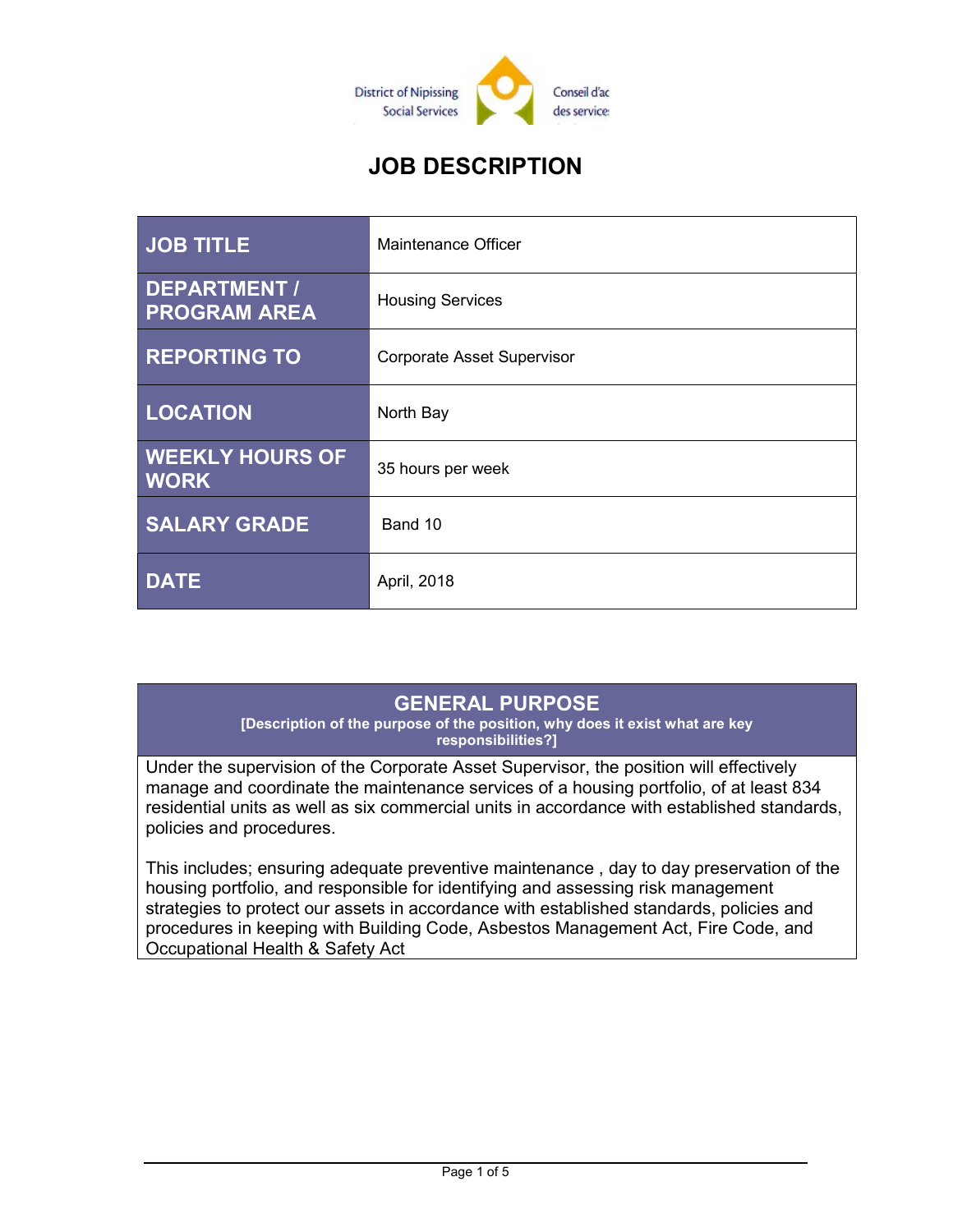## KEY ACTIVITIES

[Name and list under each the key activities of the position and percentage estimate of time for each section.]

- Ensures the preservation of assets by securing a high standard of maintenance and effectively utilizing staff and contractor resources, responsible for identifying and assessing risk management strategies to protect our assets.
- Maintains the preventative maintenance program with an emphasis on mitigating risks throughout the entire portfolio.
- Assists with the preparation of scope of work for preventative maintenance contracts within established limits and authorization levels.
- Initiates, receives and schedules estimates/written quotes of daily maintenance work to be completed.
- Responsible to approve work orders and purchase orders within established limits and authorization levels, in the property management systems.
- Provides day-to-day direction to Custodial, Maintenance staff and Building Attendants.
- Acts as a resource for the Maintenance Clerks who issue day to day unit and property maintenance work orders.
- Schedules, administers and monitors the progress of projects/contracts by conducting site inspections, ensuring quality control, and effective performance.
- Conducts final inspection of projects to identify any deficiencies and follows-up on any corrective action that may be required.
- Ensures all work is done in accordance with contract and policy, all laws and codes. Check billing for accuracy, recommend payment.
- Monitors the Risk Management Protocols performed by staff and contractors, to ensure compliance with Life Safety Systems (fire panel, sprinkler system) contract, snow removal procedures, and smoke detectors inspection process; to ensure compliance to established standards, policies and procedures, Fire Code, and Occupational Health & Safety Act.
- Leads and oversee the annual unit inspection process for the portfolio, in conjunction with the Capital Works Officer, Tenant Retention Officers, and Maintenance Lead Hand.
- Inspects, assesses and assigns/contracts work to staff/contractor as per established limits and authorization levels; at Unit Turnover and Annual Inspection and when required.
- In conjunction with the Corporate Asset Supervisor, maintains and updates the data to ensure accuracy of the after-hours maintenance system and administrative office alarm system.
- Consults with the Capital Works Officer in relation to maintenance issues and helping them determine and implement appropriate courses of action to resolve maintenance problems of a complex nature.
- Provides training to maintenance staff on property management systems.
- Prepares and submits reports to the Corporate Asset Supervisor identifying key performance indicators and notes area that requires further monitoring.
- Maintains and coordinates all related maintenance documentation and files.
- Maintains fire proof master key cabinet. Ensures compliance to policies and procedures.
- Ensures compliance with maintenance processes and policies to ensure consistent application of rules and regulations by monitoring and inspecting work performed by maintenance staff.
- Resolves any difficulties that may arise and responds to any complaints from contractors, staff and tenants regarding the quality of work done.
- Ensures that the most cost effective repair methods are used and makes recommendations to the Corporate Asset Supervisor regarding capital expenditures required.
- Assesses requests and enquiries for repairs or unit upgrades from tenants and staff and determines the appropriate action to be taken, making recommendations when appropriate.
- Provides basic coverage when the Capital Works Officers is absent.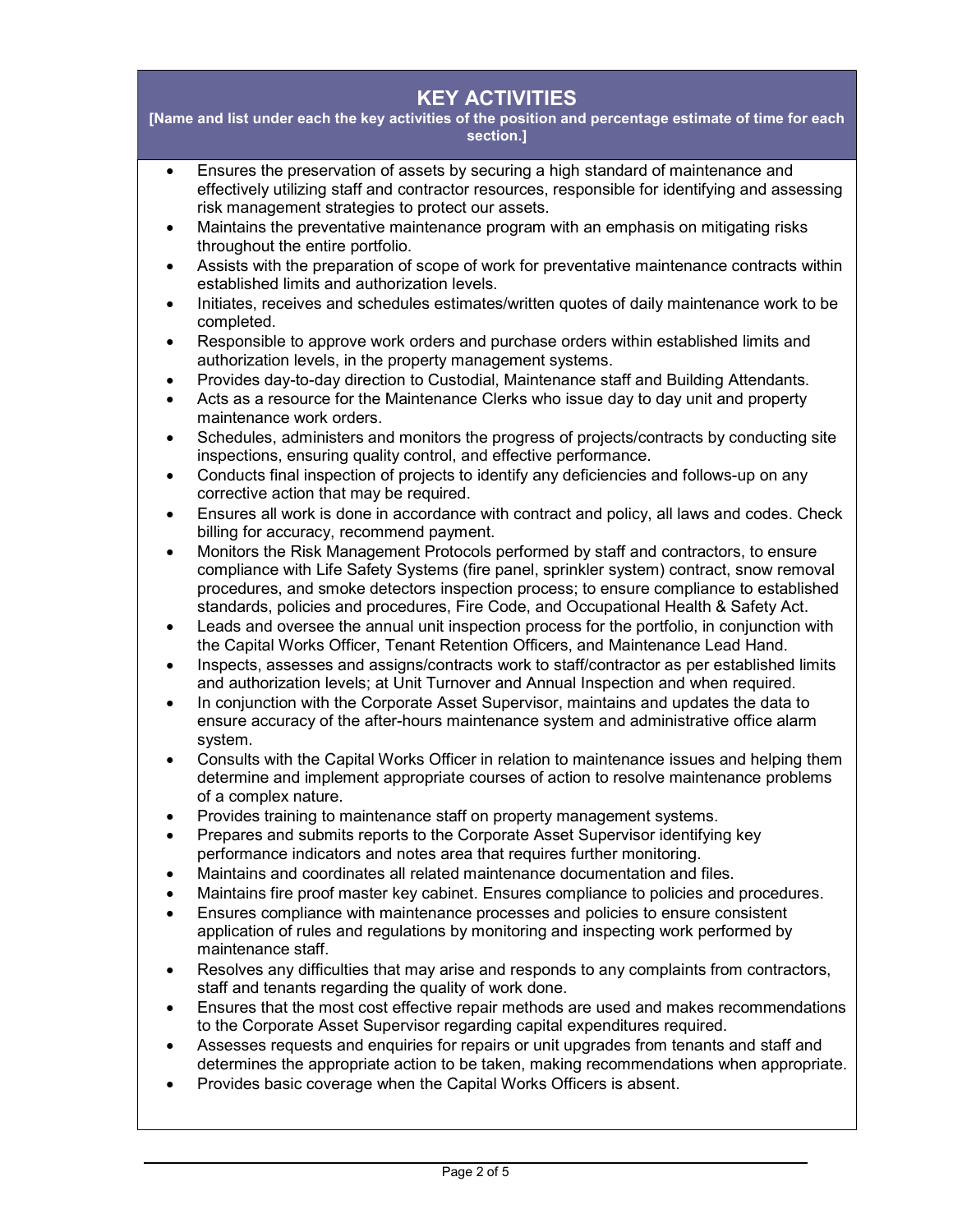As a DNSSAB employee, the position is responsible for creating, maintaining and actively participating in a respectful workplace that is free of all forms of harassment, discrimination and violence.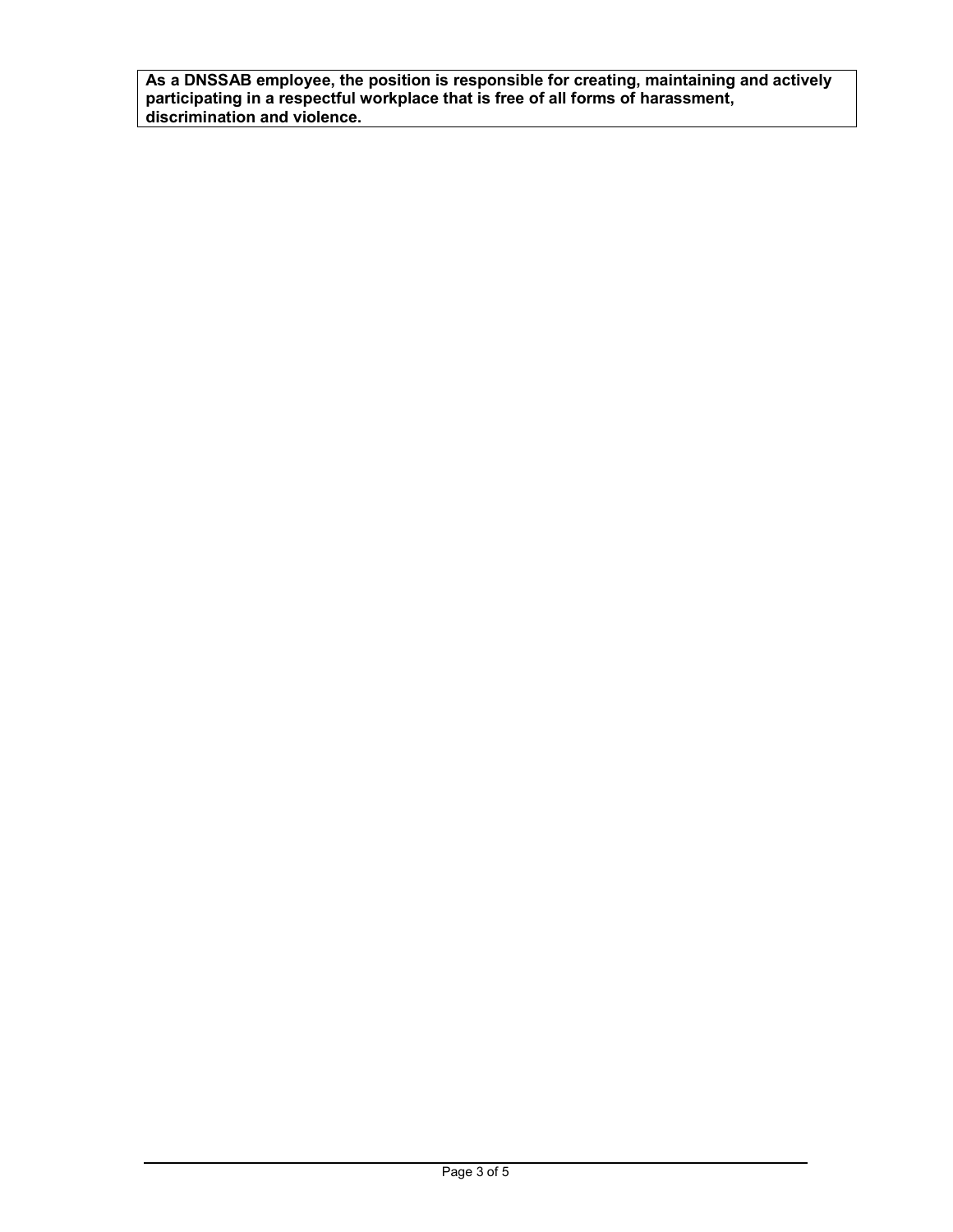## QUALIFICATIONS

- Two year post-secondary diploma in related property management/building discipline or an acceptable combination of education and experience.
- Three years' experience working with residential tenancies and property management.
- Working knowledge of building construction as well as knowledge of technical aspects such as plumbing, heating, ventilation, electrical systems, roofing, painting and landscaping.
- Sound knowledge of preventative and planned maintenance techniques.
- Sound knowledge of janitorial and housekeeping methods.
- Ability to investigate, access, report and apply solutions to issues.
- Knowledge of work safety administration including the Occupational Health and Safety Act and WHMIS.
- Knowledge, experience and ability to follow pre-determined procurement processes with the goal of achieving best value for money results.
- Thorough knowledge of property management related Laws and Acts specifically the Building Code, Fire Code and municipal by-laws.
- General knowledge of the Freedom of Information and Protection of Privacy Act, the Residential Tenancies Act and the Social Housing Reform Act, 2000.
- Working knowledge of budgeting processes and techniques.
- Excellent communication skills; discuss observations and make recommendations to the Corporate Asset Supervisor.
- Time management, organizational and problem solving skills in order to prioritize work activities.
- Proficient in the use of personal computers and knowledge of word processing, spreadsheet and property management software products.
- Ability to deal with contractors and work with diverse clients with tact and diplomacy.
- Strong ability to work as a team member in a highly interactive team.
- Valid Ontario driver's license and reliable vehicle.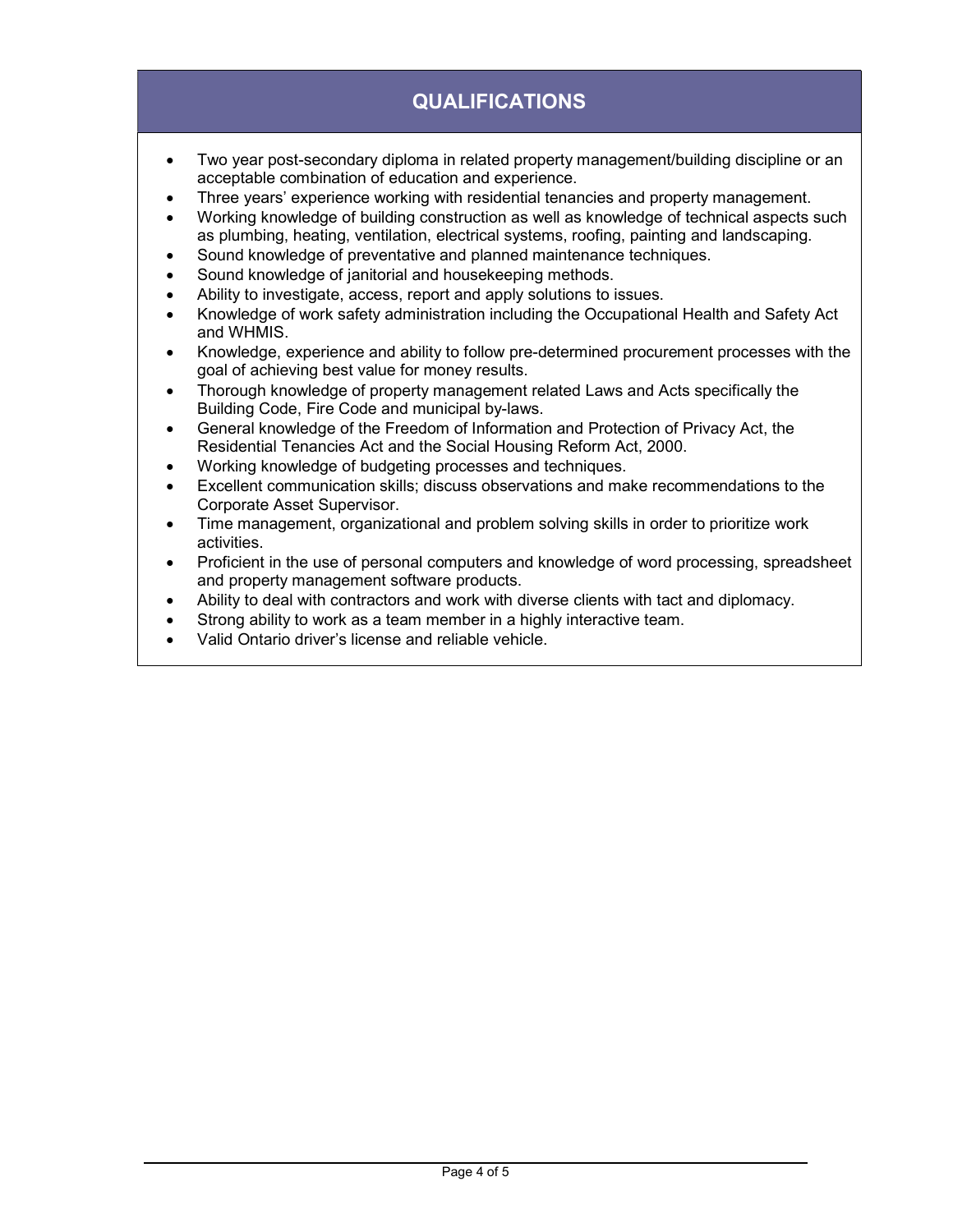## COMPENSABLE FACTORS

#### KNOWLEDGE

[This subfactor measures the general knowledge and specialized or vocational training necessary to perform the job duties in a satisfactory manner and has no relationship to the academic achievement of an employee. The degree levels are normally expressed in terms of formal education or equivalent. Similar levels of achievement can be obtained through related experience, courses or self-improvement.]

Two year post-secondary diploma or equivalent.

## EXPERIENCE

[Should be considered when the degrees of knowledge are established. It serves as a scale of measurement for the amount of practical experience that an average individual having the appropriate theoretical knowledge, specific education and specialized training, would require to be able to perform the job duties.]

Three years' experience.

### JUDGEMENT

[Measures the choice of action required in applying methods, procedures, or policies to complete the tasks.]

The job involves that changes to established methods or procedures be recommended to established methods or procedures. Work involves a choice of methods or procedures or sequence.

#### MENTAL EFFORT

[Measures the period of time wherein mental, visual and/or aural attentiveness is required on the job. Both the frequency and duration of the effort are to be considered.]

Almost continuous periods of intermediate duration.

## PHYSICAL ACTIVITY

[Measures the physical activity by the type and duration required to perform the duties.]

Medium activity of long duration.

## **DEXTERITY**

[Measures the level of dexterity required by a job. The levels of manual dexterity are determined by considering the elements of speed and/or accurate hand/eye (or hand/foot) coordination. Movements can be either fine or coarse.]

Employee is required to perform tasks that demand the accurate coordination of fine movements, where speed is a secondary consideration.